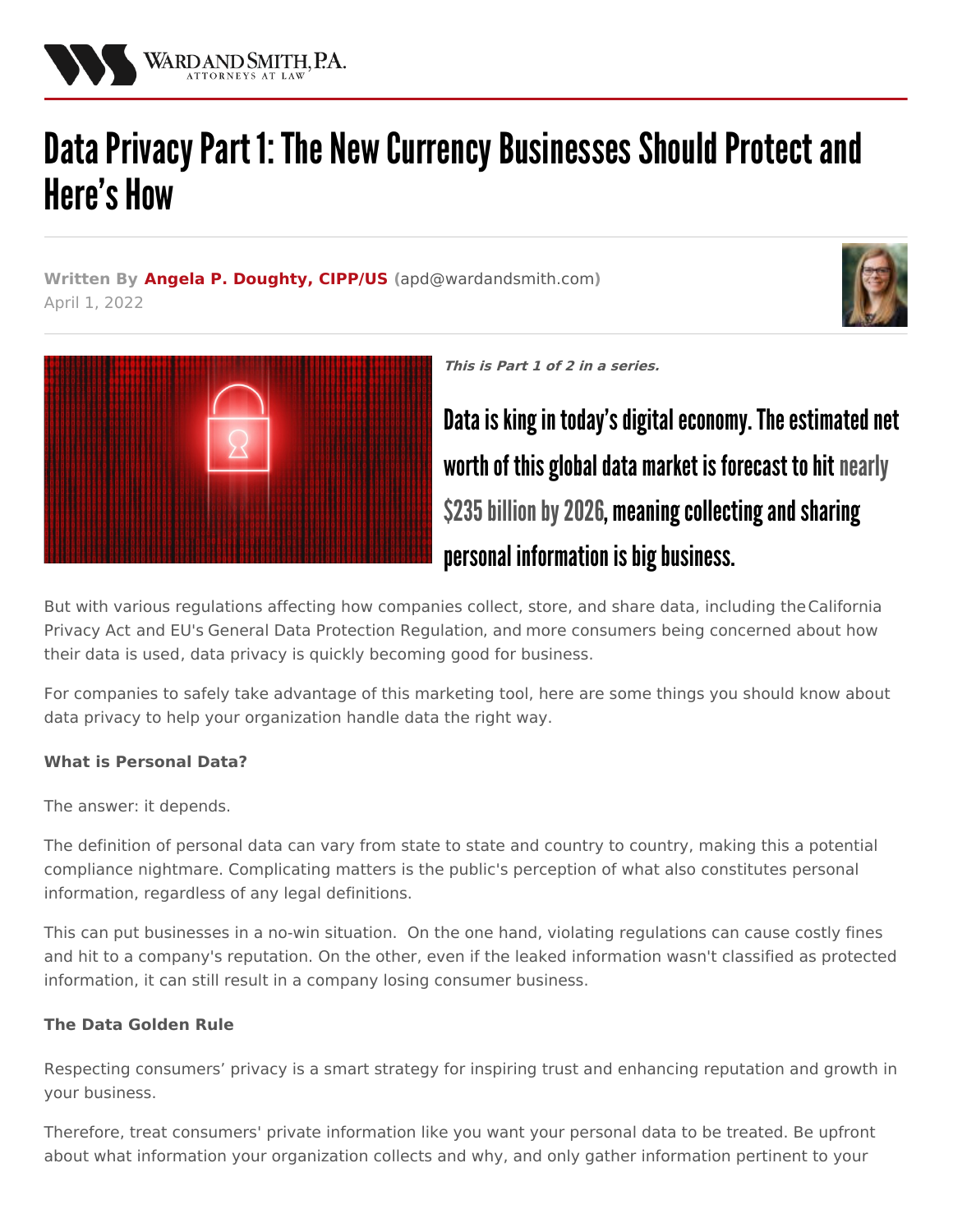business.

Have a transparent and informative privacy policy posted on your website or mobile app, and keep it up to date.

## **Conduct Privacy Audits**

Conducting routine privacy assessments and audits are a good way of identifying deficits in your data privacy policy. Researching and adopting a privacy framework can also help you manage risk and create a culture of privacy in your organization by building privacy into your business.

There are many different frameworks and some may work better than others depending on the company. These resources can help [organizations](https://www.aicpa.org/interestareas/informationtechnology/privacy-management-framework.html) get a sense of how to get started: NIST Privacy [Framework](https://www.nist.gov/privacy-framework/privacy-framework), AICPA Privacy Management Framework, ISO/IEC 27701 - [International](https://www.dnvgl.com/services/iso-iec-27701-international-standard-for-privacy-information-management-159186) Standard for Privacy Information Management.

### **Managing Third-Party Data Sharing**

Notable data breaches, such as the cyberattacks on SolarWinds, Microsoft Exchange, and Accellion, have shown that vendor and other third-party breaches can affect your company as if it was the one directly attacked.

The same way you review your privacy policy, you should also conduct a thorough review of your third-party vendor. Companies need to have a rigorous checklist to ensure that their partners are taking cybersecurity and data privacy as seriously as your business.

Here are a few questions you should ask to get started:

- Does your company have written business continuity/disaster recovery plans? Are these plans tested periodically?
- Does your company hire an external audit firm to perform a compliance review of your operational controls?
- Does your company have a pre-employment screening policy for employees and contractors?
- Are files and records reviewed, retained, and purged according to legal requirements, contractual obligations, and service level agreements?

#### **Make Data Privacy Everyone's Job**

From opening phishing emails to leaving company computers unsecured, employees can often be the chink in your company's data privacy armor. Training your employees to be stewardesses of personal information is your first line of defense against external threats. It also creates a work culture that prioritizes privacy within their organization.

Look to educate employees on your company's privacy policy and teach new employees about their role in your privacy culture during the onboarding process.

Businesses can also build on fundamentals by setting up ongoing training and awareness sessions, establishing fireside chats with leadership around cybersecurity, and building toolkits for employees to refer to daily.

#### **Conclusion**